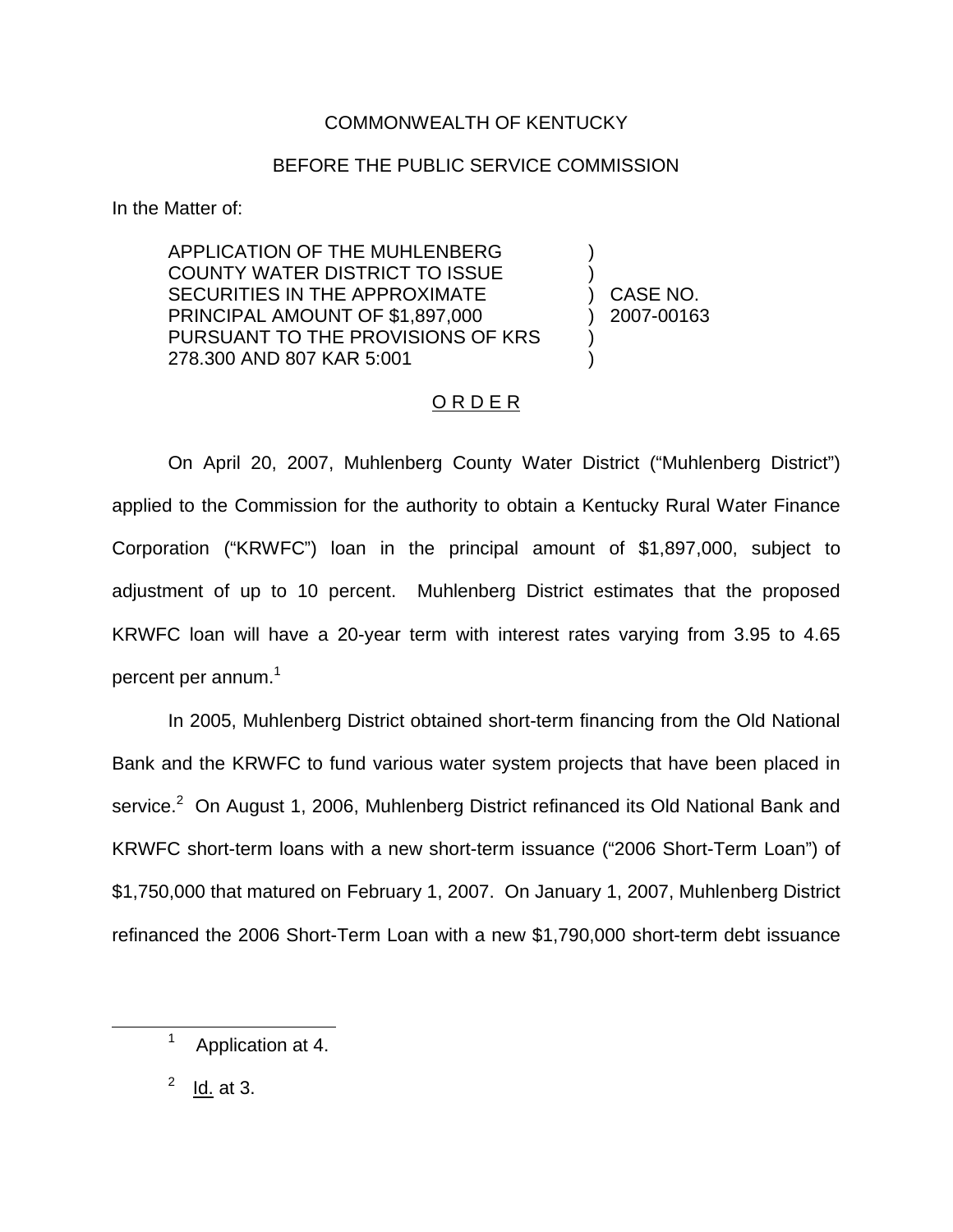("2007 Short-Term Loan").<sup>3</sup> Muhlenberg District proposes to use the proceeds of the KRWFC loan to refinance the outstanding balance of its 2007 Short-Term Loan.

The Commission, having considered the evidence of record and being otherwise sufficiently advised, finds that Muhlenberg District's proposal to obtain the KRWFC loan, as described herein, for the purpose of refinancing the 2007 Short-Term Loan is for a lawful object within its corporate purpose, is necessary, appropriate for and consistent with the proper performance of its service to the public, and should therefore be approved.

IT IS THEREFORE ORDERED that:

1. Muhlenberg District is authorized to obtain the KRWFC loan to refinance its 2007 Short-Term Loan.

2. Muhlenberg District shall, within 30 days of obtaining the KRWFC loan authorized herein, file with the Commission a statement setting forth the date the KRWFC loan is issued, the actual interest rate, and the principal amount.

3. The proceeds from the transaction authorized herein shall be used only for the lawful purposes specified in the application.

Nothing contained herein shall be construed as a finding of value for any purpose or as a warranty on the part of the Commonwealth of Kentucky or any agency thereof as to the securities authorized herein.

 $3$  Id.